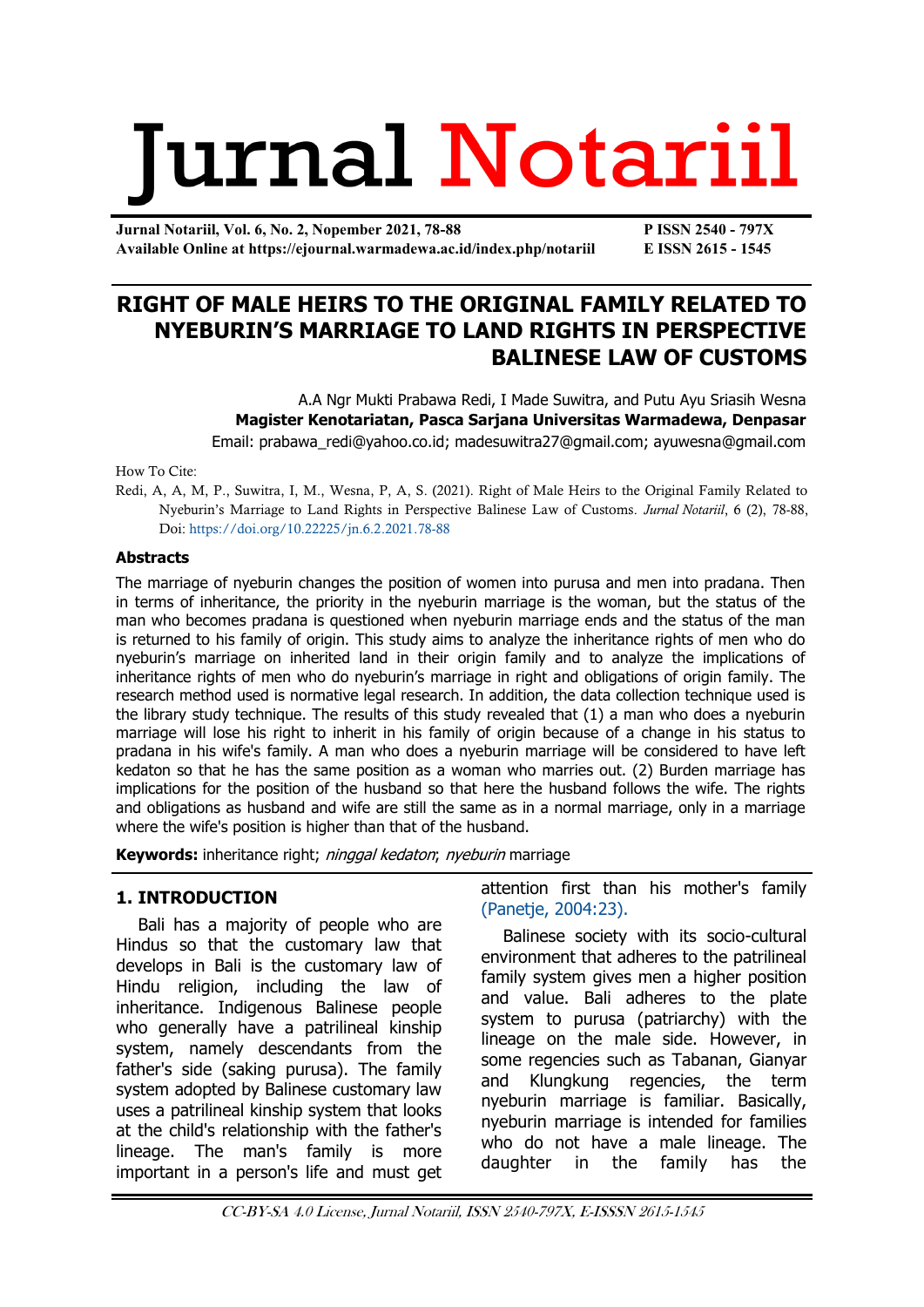responsibility of continuing her father's father in Tri Kahyangan as sentana rajeg and looking for a man to enter the woman's family. Balinese society has a patrilineal family structure, namely a family system that is drawn according to the lineage of the father, where the position of men is more prominent than the position of women and their rights also get more. Purusa status that exists in men makes him entitled to become heirs rather than women who have *pradana* status, where he is only entitled to enjoy the property of his parents as long as they have not married [\(Jayantiari et al.,](#page-9-0)  [2016:134\).](#page-9-0)

The form of marriage affects the procedures for inheritance in Hindu society in Bali. Inheritance is to regulate how the inheritance is passed on to the next generation. Meanwhile, customary law of inheritance is the rules of customary law that regulate how inheritance is passed on or divided from the heir to the heirs from generation to generation. In inheritance law, the subjects are the heir and heirs. An heir is someone who gives up or leaves an inheritance, while what is meant by heirs are people who by law are entitled to inherit [\(Jayantiari et al., 2016:135\).](#page-9-0) Recipients of inheritance in Balinese customary law are *sentana*, namely between men as successors of descendants. Sentana is a man who was born from a legal marriage, which in Hinduism is referred to as purification, namely the position of a man is more important than a woman. This is because sentana as bearers of *dharma* (obligations) performs *pitra puja*, namely worship and responsibility to ancestors accompanied by the right to inherit, use and maintain heirlooms.

The Hindu community in Bali recognizes 2 (two) marriage systems, namely the first ordinary marriage consisting of *medik* marriage and *ngerorod* marriage, then the second *nyeburin* marriage. In a *nyeburin* marriage, a man joins his wife's family, and all of his lineages take on the wife's lineage. The position of the man in this

case is in *pradana* status and his wife's status is *purusa*, including in terms of inheritance rights in his wife's family. His wife holds the inheritance rights so that if the inheritance is distributed from the wife's family, the priority is women [\(Adnyani, 2017-169\).](#page-9-0) Nyeburin marriage system makes the position of men from their original families shift to women, but Bali adheres to a patrilineal system, which raises questions regarding the position of men who have carried out nyeburin marriages in their original families, including the right to inherit in their original families. Inheritance according to Balinese customary law is not identical with dividing the inheritance of parents and ancestors (heirs) by the heirs but contains the meaning of preservation, management and forwarding of swadharma (responsibility) and *swadikara* (rights) to the inheritance of the heir in various forms and characteristics.

In marriage, the position of women changes to *purusa* and men becomes pradana. Then in terms of inheritance, the priority in the *nyeburin* marriage is the woman, but the status of the man who becomes the *pradana* is questioned when the *nveburin* marriage ends and the status of the man is returned to his family of origin. If the divorce is legal, then the man will leave the woman's family and the rights he previously obtained in the woman's family will also be released. The divorce will later cause a dilemma for the men because on the one hand they have declared their departure and relinquished their inheritance rights from their original families by marrying nyeburin.

Several related studies have been conducted previously by some researchers. A study conducted by Adnyani (2016) entitled 'Policy Based on Gender Marriage Nyentana (Matiarki Process) Based on Indigenous Perspective Bali Hindu' showed that the forms of marriage matiarki mistaken in some areas could lead to the rejection of traditional institutions. Penguatan form of marriage in terms of sanctions and compliance provides the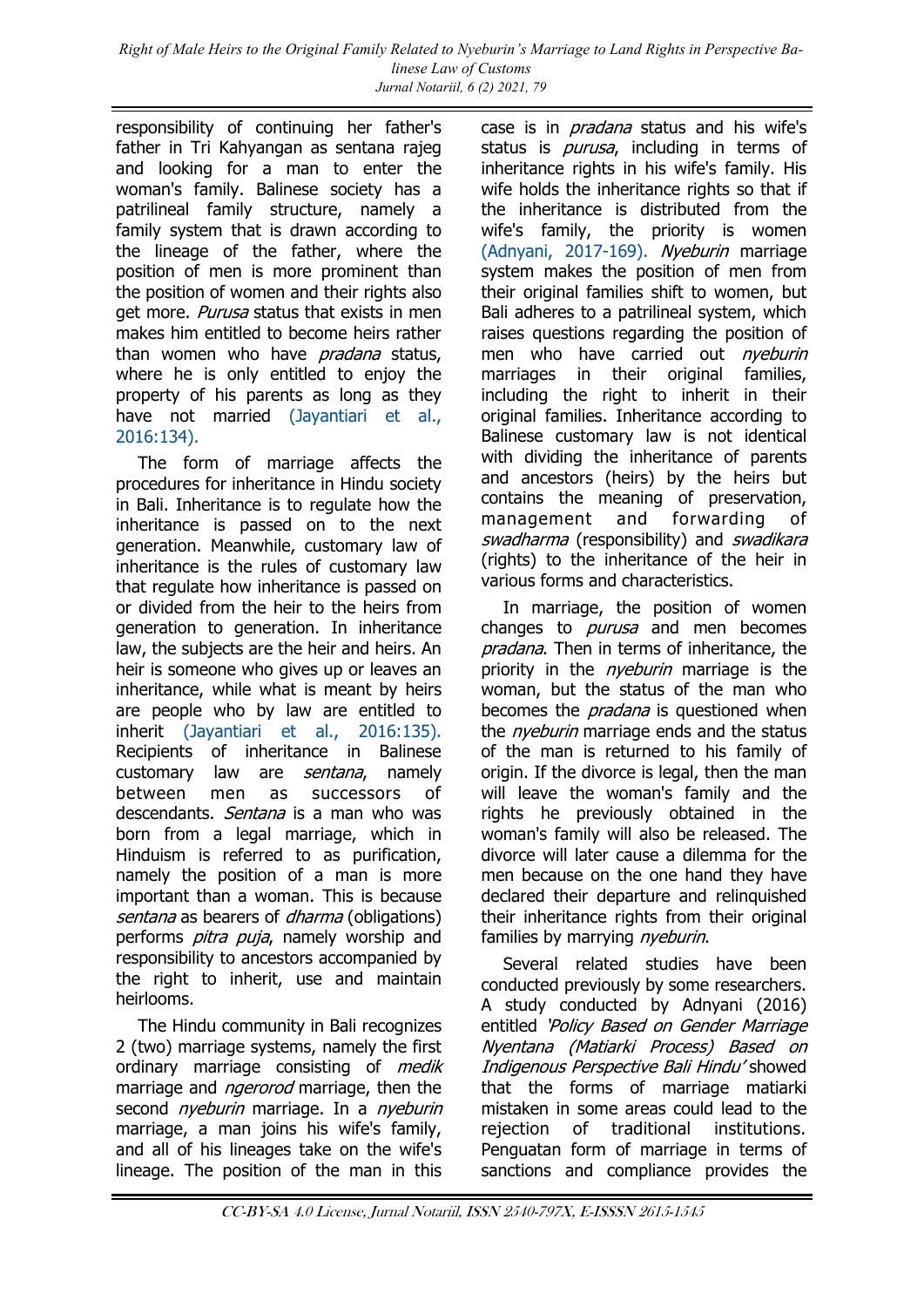connective power of its own to the applicable law, and if necessary confirmed by awig awig customs that have holding capacity in terms of validity. Nyentana as an alternative form of marriage in families that do not have male offspring so that the status of women confirmed to be a man (putrika) indicating an appreciation on the role of gender harmony as progressors descent. In addition, [Sukerti & Jayantiari](#page-9-0)  [\(2018\)](#page-9-0) conducted a similar study that examined 'Unique Marriage Nyentana in Balinese Traditional Law'. The results of this study showed that the marriage of nyentanais clearly regulated in customary law (awig-awig) as a solution in terms of preventing the loss of heredity. As a result of the marriage, the married men will lose their inheritance rights in their original home. This means that customary law is phallocentric. The conclusion is that the marriage method prevents the extinction of offspring in Balinese customary law and consequently the married man loses inheritance rights in the original house. Furthermore, [Dewi et al. \(2020\)](#page-9-0) also conducted a similar study entitled 'Position of Pradana in Nyeburin Marriage Reviewed from the Law of Bali Indigenous Heritage in Banjar Kutuh Desa Sayan Kecamatan Ubud Kabupaten Gianyar'. The results of this study showed that the inheritance of nyeburin marriage in Banjar village is still strong in women because of their status as Purusa and their social status is different if the work of a person who becomes a pradana, for example, a doctor may look higher. The conclusion is that a woman still has the right to inherit because as a purusa and if the inheritance in the form of land remains the right of the woman and in social status remains the head of the household in the community remains the same except for work that makes their social status different.

Based on the background and the previous studies above, the aims of this study is to analyze the inheritance rights of men who do *nyeburin's* marriage on inherited land in their origin family and to analyze the implications of inheritance

rights of men who do *nyeburin's* marriage in right and obligations of origin family.

#### **2. METHOD**

The method of this study is normative legal research. Normative legal research or literature is research by examining primary and secondary legal materials [\(Ishaq,](#page-9-0)  [2017:98\).](#page-9-0) This study examined the vague norms regarding the rights of male heirs who perform marriage *nveburin* to land rights in the perspective of traditional Balinese inheritance law. The approach used in this study consists of a statutory approach, a case approach, an analytical approach and a customary law approach. The legal materials used in this research are primary legal materials consisting of statutory regulations and secondary legal materials consisting of literature that explain secondary legal materials [\(Ali,](#page-9-0)  [2016:47\).](#page-9-0) The technique of collecting legal materials begins with searching for legislation and other positive legal sources from the legal system that are considered relevant to the main legal issues being faced [\(Ishaq, 2017:111\).](#page-9-0) A literature study is an approach used in collecting the data. The literature study consisted of primary and secondary legal materials by reading and analyzing legal materials and then citing those that are related to the research problem. The legal materials that have been collected are analyzed for description, interpretation, evaluation and systematization. The research conducted was then described descriptively. Interpretation techniques use types of interpretation in legal science that is associated with relevant legal theories or norms as in this study are legal justice theory, legal certainty theory and benefit theory, the approach used is a qualitative approach which is a research procedure that produces descriptive data.

#### **3. DISCUSSION**

#### **The Inheritance Rights of Men Who Do Nyeburin's Marriage on Inherited Land in their Origin Family.**

Customary inheritance law contains 3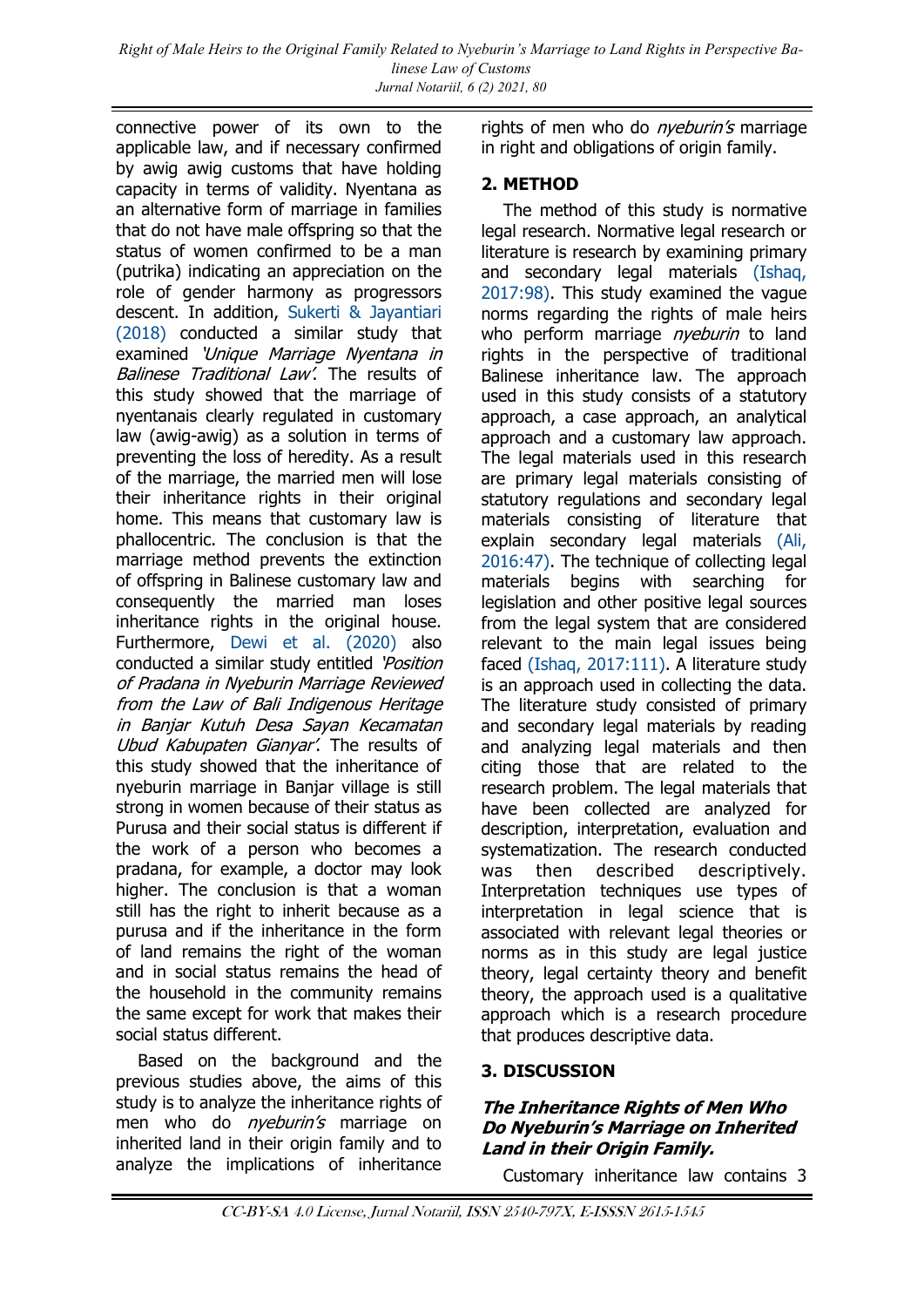(three) main elements including the first subject of inheritance law, namely who is the testator and who is the heirs. Furthermore, the second concerns the time when an inheritance is transferred, how it is carried out in the transfer of the inheritance and how to distribute the inheritance to each heir. Then the third is regarding the object of inheritance law itself, namely what assets are referred to as inherited assets, and what assets can be inherited [\(Soekanto, 2010:259\).](#page-9-0) The division of inheritance in Bali is still closely related to the customary inheritance system. Balinese Customary Law states that the position of husband and wife and children born in a marriage is determined by the form of marriage carried out. The existence of children as the next generation in the family is referred to as heirs. The child referred to above has the right to inherit, continue, and carry on all the rights and obligations of his parents and his nobility from generation to generation [\(Agung, 2016:90\).](#page-9-0) Inheritance assets in Bali or also known as heirlooms have been regulated by *awig-awig* which is the legal basis for Balinese indigenous peoples. The inheritance by the Balinese indigenous people is divided into 2 (two), namely the first is the inheritance that comes from the transmission of nobility (lineage) often also called the middle duwe. Then the second property by the Balinese people is called *pagunakaya*, apart from property in the form of material, there is also an inheritance in the form of immaterial such as position (status) and problems.

Inheritance in Balinese society before 1900 was only based on *dresta* or customs because there were no rules governing inheritance as a reference basis, thus the customs used by the Balinese people regarding the distribution of inheritance. These habits have nothing to do with the position of women. So it can be said that the position of women is not as heirs so they are not entitled to the inheritance of their parents. The year 1900 is used as a benchmark in seeing the development of women's inheritance rights in Balinese society, because in 1900 an inheritance peswara (regulation) was made by the Dutch colonial government in this case the Residents of Bali and Lombok, better known as Peswara 1900 applied to Balinese Hindu residents from Buleleng Regency, but then the peswara in 1915 was also applied to residents of all South Bali [\(Moechtar, 2019:78\).](#page-10-0)

Balinese customary law regulated in awig-awig is sweet to the Balinese people. This can give them the freedom to choose the marital status that will be carried out when they are faced with getting married. Balinese society adheres to a patrilineal system so that the dominance of boys in various aspects of life is very thick on the basis of this system. Married women are considered to have severed their own relationship and moved into their husband's family. The inheritance system in Balinese customary law is indeed based on the male lineage. The position of Hindu women in Balinese customary inheritance law is still a problem until now, although a decision has been issued stating that Hindu women have the right to be limited heirs, but in reality, they still follow the customary law that applies in their respective places. The rights and obligations carried out by Hindu women should be considered for obtaining inheritance.

Nveburin marriage is a form of marriage according to Hindu custom and religion in Bali where the woman is the *purusa* and the man is *pradana*. Determination of the status of women to be men or the status of *sentana rajeg* whose implementation during the kings period was determined when women were still girls or not married. The application of the status as sentana rajeg should first be reported to local Traditional Village officials and have received permission by the king [\(Artatik,](#page-9-0)  [2018:55\).](#page-9-0) Along with the times, the change in the legal status of women to purusa is to do nyeburin marriages [\(Sukerti, 2014:98\).](#page-9-0) The procedure for the implementation of marriage is carried out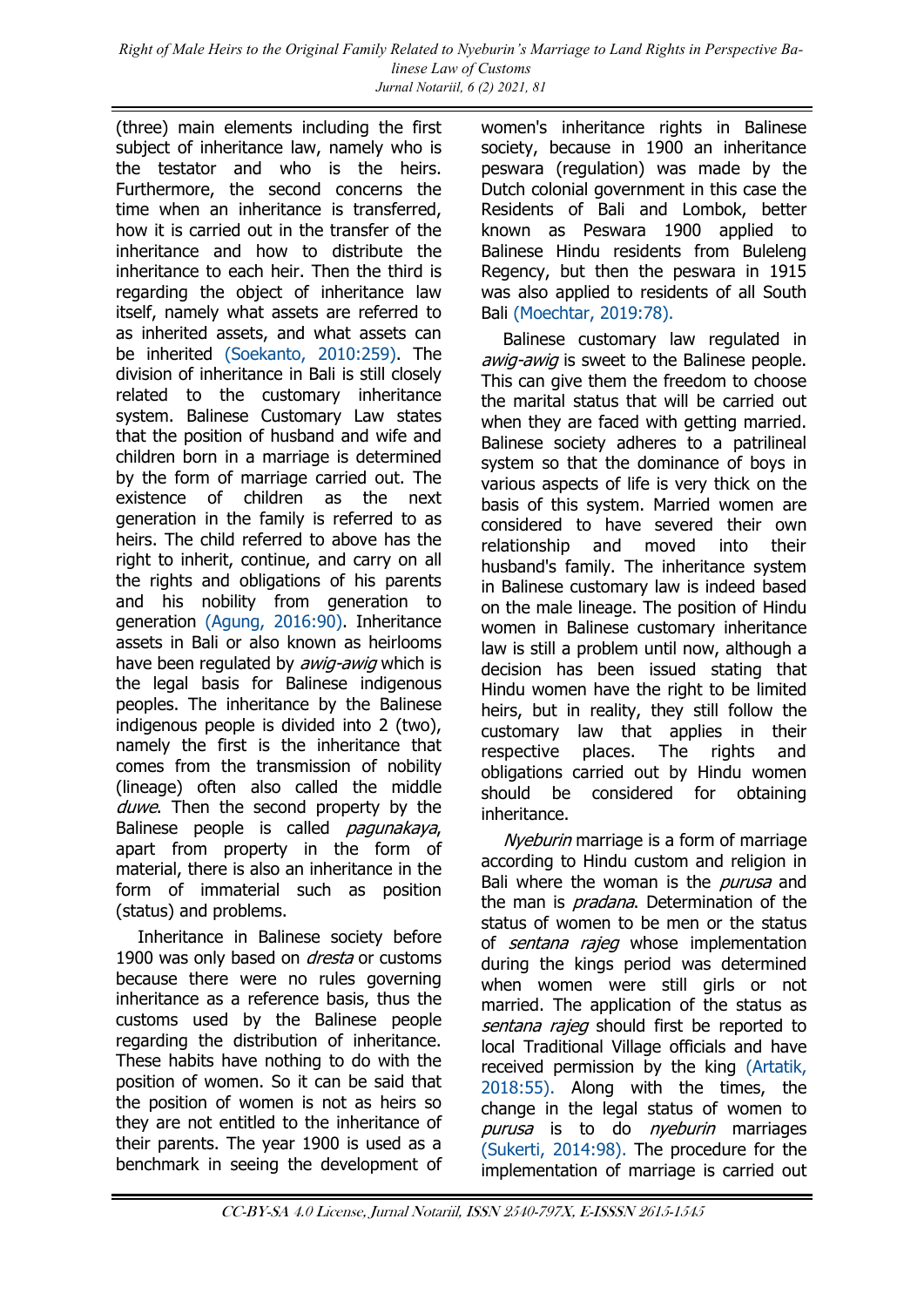by asking for a hand and the procedure for nyeburin is in principle the same as the procedure for an ordinary marriage. It's just that the legal consequences of the two marriages can be different.

In *nyeburin* marriages, men can be said to have left *kedaton* so that the right to inherit in their original homes is lost [\(Arthadana, 2021:30\).](#page-9-0) The status of men in *nyeburin* marriages changes to *pradana* while women become *purusa*. The meaning of *purusa* and *pradana* in Balinese customary law does not always relate to inheritance, but also to all beliefs related to Ida Sang Hyang WIdhi Wasa (God Almighty) and in all cultural activities related to religion or Hinduism in Bali, in the life of society and society in Bali. Purusa and *pradana* have always been the starting point and a sequence of behavior, behaving or playing a role or in interpreting a life [\(Agung, 2016:127\).](#page-9-0) The marriage that is carried out will have an impact on the position of husband and wife where women will be in the position of *purusa* and men as *pradana*. Then in terms of inheritance, women will become heirs in their families while men lose the right to inherit from their families of origin unless there is a gift made sincerely by their parents.

The regulation regarding the inheritance of each region in Bali actually differs depending on the customs of each. One of them is the village; each village may have different rules called *awig-awig*. In Bali Governor Regulation Number 4 of 2019 concerning Traditional Villages in Bali, it is explained that *awig-awig* is a rule made by the Traditional Village and/or Banjar Adat which applies to Krama Traditional Villages, Krama Tamiu and Tamiu. Some examples of awig-awig include *awig-awig* in Penatahan Village, Kapal Adat Village and Kesiman Village. Awig-awig Penatahan Traditional Village regulates marriage and inheritance only to the extent that the incident must be reported to the local Village Customary Prajuru. Then in the awig-awig of the Kapal Adat Village, it regulates in more

detail regarding inheritance including who is entitled to become heirs and the *purusa* categories who can inherit and cannot inherit which is explained in Palette 4 Pawos 106 which states "sang sane dados" ngwarisin: Pratisentana purusa and Pratisentana pradana (sentana rajeg)". Then it is regulated which is not entitled to inherit in *Pawos* 108 Number 2 which states: "tan polih pah-pahan utawi pahpahan pateh: waris sane nilar sasananing agama Hindu lan kawitan manawita sangkaning malebet Agama sewos, Alpaka Guru Rupaka, Sentana rajeg kesah mawiwaha utawi pratisentana nyeburin ninggal kedaton". Furthermore, in awigawig the Kesiman Traditional Village mentions in *Pawos* 71 it states: "sane kamanggehan ahli waris minakadi: pretisantana saking purusa, sentana rajeg lan santana paperasan lanang utawi wadong" which means that those who may inherit are sons and daughters who became *sentana* and adopted children who had been blackmailed (ceremonially).

Nyeburin is a marriage system in Bali where the boy goes to the girl's house and after that belongs to the girl's family. In this marriage, the woman acts as the purusa and the man acts as pradana. This happens when the girl's parents do not have a son to take care of their property which requires them to find their child a sentana nyeburin to continue their lineage [\(Sujana, 2015:142\).](#page-9-0) In this case, it is the male parent who has to give permission for their child to be brought to the woman's house. In this funky marriage, the husband from the beginning of the marriage has been living in the wife's family home. He was separated from his original family and accepted as a member of his wife's family because it was his wife who proposed to him. In addition, the marriage ratification ceremony (mabyakaon) is carried out at the wife's house, and it is the wife who delivers the "offerings" needed for the ceremony of releasing the husband from his family of origin. The marital status must be made clear, namely announced to members of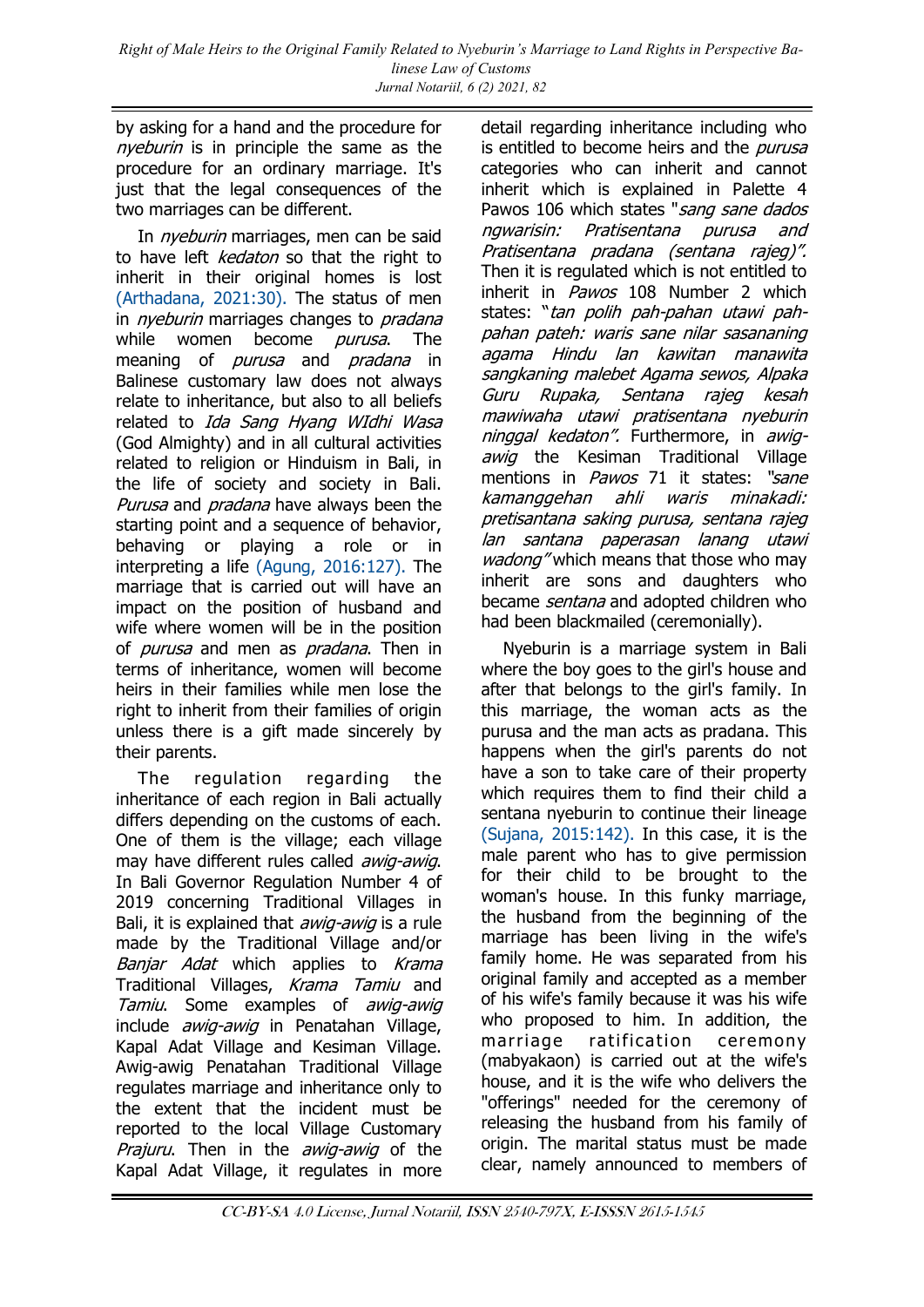*Right of Male Heirs to the Original Family Related to Nyeburin's Marriage to Land Rights in Perspective Balinese Law of Customs Jurnal Notariil, 6 (2) 2021, 83*

banjar where the bride is from with the intention of getting social recognition, guaranteeing legal certainty, among others keeping the possibility of lawsuits arising in the future regarding whether the marriage is legal or not [\(Sukerti,](#page-9-0)  [2014:245\).](#page-9-0) The marriage of nyeburin that applies in the family life of the people in Bali is not only recognized as an effort to continue the lineage for families who do not have sons, but more than that, sentana has developed with various purposes, among others, to protect their assets from falling into the hands of another family.

In the decision No. 58/Pdt.G/2011/ PN.Tbn regarding inheritance disputes over inheritance in the form of land inherited from nobility in the family of origin of the plaintiff. M is the older brother of K, K is the biological son of MR. M and K are two siblings from the same family in Penatahan Village in Tabanan Regency. The position of the defendant is the biological mother of M and K where MR's husband died before the inheritance lawsuit from M and K. so the position of M and K in this case as the plaintiff and MR's biological mother as the defendant. The object of the dispute being sued by the plaintiff is the inheritance inherited from his late biological father or the defendant's husband. It can be explained that the judge's consideration in deciding the case refers to the testimony of expert witnesses regarding the elimination of inheritance rights due to certain conditions and the decision of the short case which is considered detrimental to other parties for using the decision as evidence that seems to justify a change in a person's status, is deemed invalid and invalid by law. This resulted in the decision handed down, in this case, was to reject the plaintiff's claim in its entirety and punish the plaintiffs to pay the entire court fee.

Hans Kelsen in the theory of justice holds that law as a social order can be stated if it can regulate human actions in a satisfactory way so that they can find a share in it as well as subjective justice.

With regard to the Tabanan District Court Decision No. 58/Pdt.G/2011/PN.Tbn which decided that the plaintiff was not entitled to his inheritance that he had submitted, the theory of justice in applying this decision by rejecting the plaintiff's argument had given justice to the defendant where the defendant defended the rights of the plaintiff's biological child who neglected by the plaintiffs themselves.

Then related to the theory of legal certainty, Gustav Radbruch argues that legal certainty is a guarantee of law that contains justice. In Tabanan District Court Decision No. 58/Pdt.G/2011/PN.Tbn contains legal certainty regarding the inheritance rights of men who are lost as a result of having carried out a *nyeburin* marriage. Furthermore, the theory of benefit by Jeremy Bentham states that the law aims to achieve benefits where the law becomes happiness for as many people as possible. In Tabanan District Court Decision No. 58/Pdt.G/2011/PN.Tbn decided that the plaintiff was not entitled to the inheritance because he had carried out an abusive marriage and had committed acts including acts of disobedience to his parents so that he was not entitled to become heirs. Furthermore, Denpasar District Court Decision No. 85/ Pdt.G/2012/PN.Dps concerning inheritance disputes over inheritance in the form of land inherited from the nobility. The position of the parties is that Plaintiff P is a cousin of the defendants O, I, R and K who came from a place in Denpasar. The object of the dispute being sued by the plaintiff is the object of land located in the "Jero Abiantimbul" neighborhood located at Jalan Imam Bonjol No. 411, Banjar Pekandelan, Pemecutan Klod Village, West Denpasar District, Denpasar Municipality where the inheritance of this land is the legacy of the grandfather of the Plaintiff where the biological fathers of the parties are brothers. In connection with the judge's consideration in deciding the case above, it refers to the testimony of expert witnesses regarding the abolition of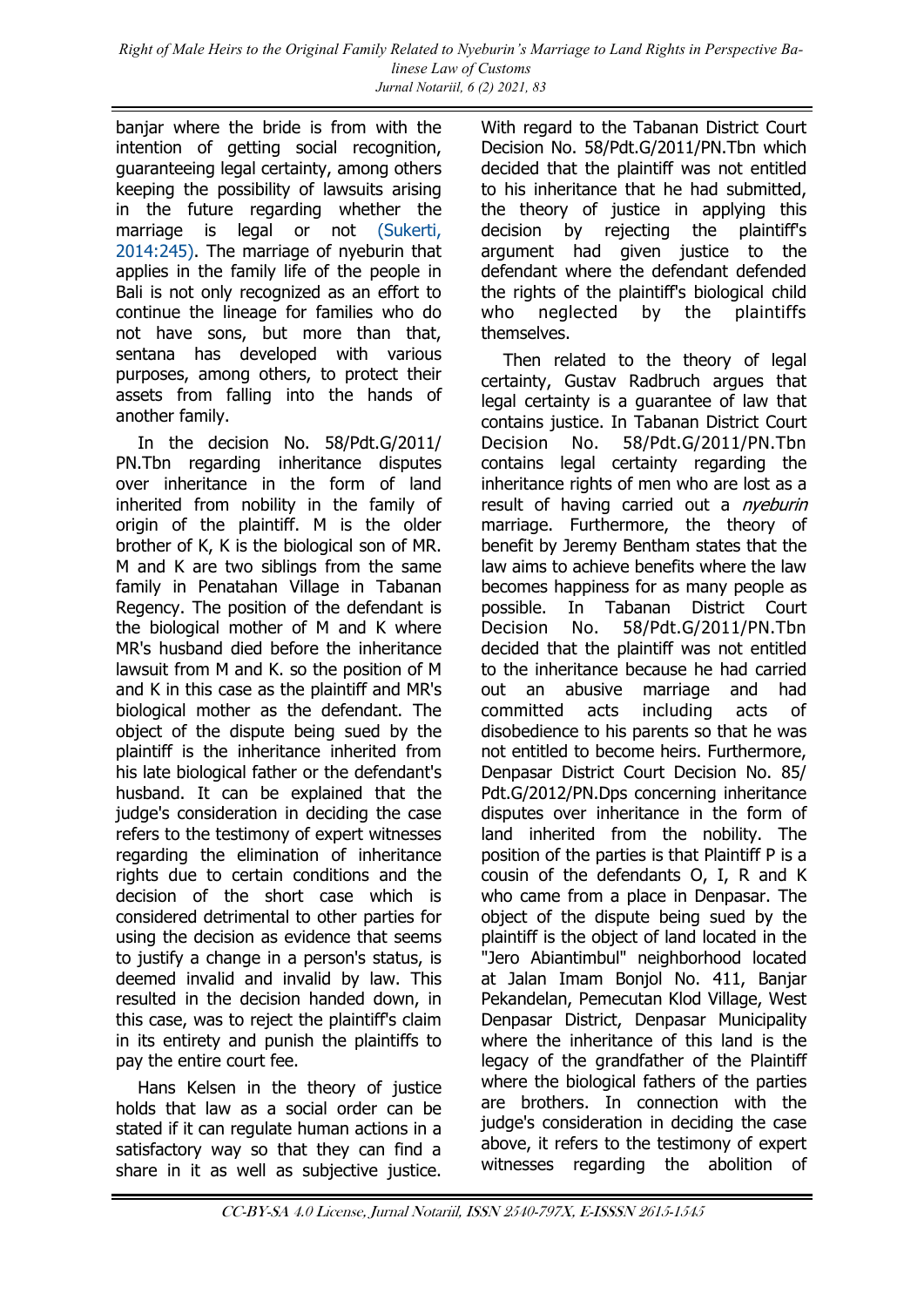*Right of Male Heirs to the Original Family Related to Nyeburin's Marriage to Land Rights in Perspective Balinese Law of Customs Jurnal Notariil, 6 (2) 2021, 84*

inheritance rights due to certain conditions, namely *nyeburin* marriage. The verdict handed down by the judge was to reject the plaintiff in a partial reckoning, to grant the claim for a partial reckoning and to state that the defendant of the convention was the legal heir of his grandfather named I Gusti Made and to punish the plaintiff of the convention to pay court fees. Furthermore, in the decision, an appeal, cassation and PK process is carried out to date and upheld the decision of the high court which stated that the plaintiff was entitled to the inheritance based on an agreement.

When viewed from the theory of justice, the Denpasar District Court Decision No.85/Pdt.G/2012/PN.Dps provides justice for all parties involved in the decision, both in terms of the plaintiff and the defendant, because the plaintiff's parents who have carried out the marriage are so abusive that the relationship the plaintiff has broken up with the defendants who currently control the land. Then, when viewed from the perspective of legal certainty theory, this decision, is still based on Balinese customary law which uses a decision system that gives inheritance rights on the decision line. Finally, in the theory of expediency in this decision, there is an agreement between the parties to continue to give the plaintiff the right because he has participated in carrying out his responsibilities both on a scale and a basis for the object of the dispute.

According to the author, the current customary inheritance law is very ideal. This is because the existing customary inheritance law upholds matters of nobility. The inheritance that becomes the object of either material or immaterial is given to the next generation for regeneration which is closely related to rights and obligations. As for the things that the author can give an example of is a holy place. For the Balinese people, the holy place is a unifying family that is obligatory to be cared for and maintained. These holy places are known as sanggah, merajan, mother, orphanage, *dadia* and temples,

which are the terms according to traditional customs in each region on the island of Bali. It is this holy place that indirectly creates things and obligations in the life of the Balinese indigenous people. The rights and obligations are generally known as sanan and tetegenan. Sacred places usually indirectly have assets. Assets are often called *catu, pelaba,* sanan, padruen, middle druwe and land evidence. Either in the form of land or objects that function as a source of finance in terms of maintenance and sustainability carried out by the heirs/ descendants, especially from men/purusa.

#### **The Implications of Inheritance Rights of Men Who Do Nyeburin's Marriage in Right and Obligations in the Original Family**

Marriage according to Hindu religious law is known as *wiwah*, it can be found in various Hindu literature and law based on the Book of Manu Smerti, wiwaha has a religious and obligatory nature because it is associated with a person's obligation to have offspring along with the obligation to atone for the sins of parents by means of lowering a son (he saved the spirits of parents from hell) (Sumiarni, 2004:90). A boy who becomes important or prioritized because men are considered as the next generation. That in Adhi Parva which is one of the sources of Balinese Hindu law which tells about Sang Jarat Karu. Sang Jarat Karu is a male *Brahmin* who is compassionate and obedient to asceticism and practising *brahmacari*. Once upon a time when he was imprisoned, Sang Jarat Karu met his ancestor who was hanging upside down on the bridge between heaven and hell. The ancestor told Sang Jarat Karu that he did not get a place because his generation named Sang Jarat Karu did not get married. Sang Jarat Karu feels guilty because his ancestors did not get a place. His ancestors also asked Sang Jarat Karu to free him by marrying and getting offspring so that his ancestors were not trapped between the threshold of the bridge between heaven and hell.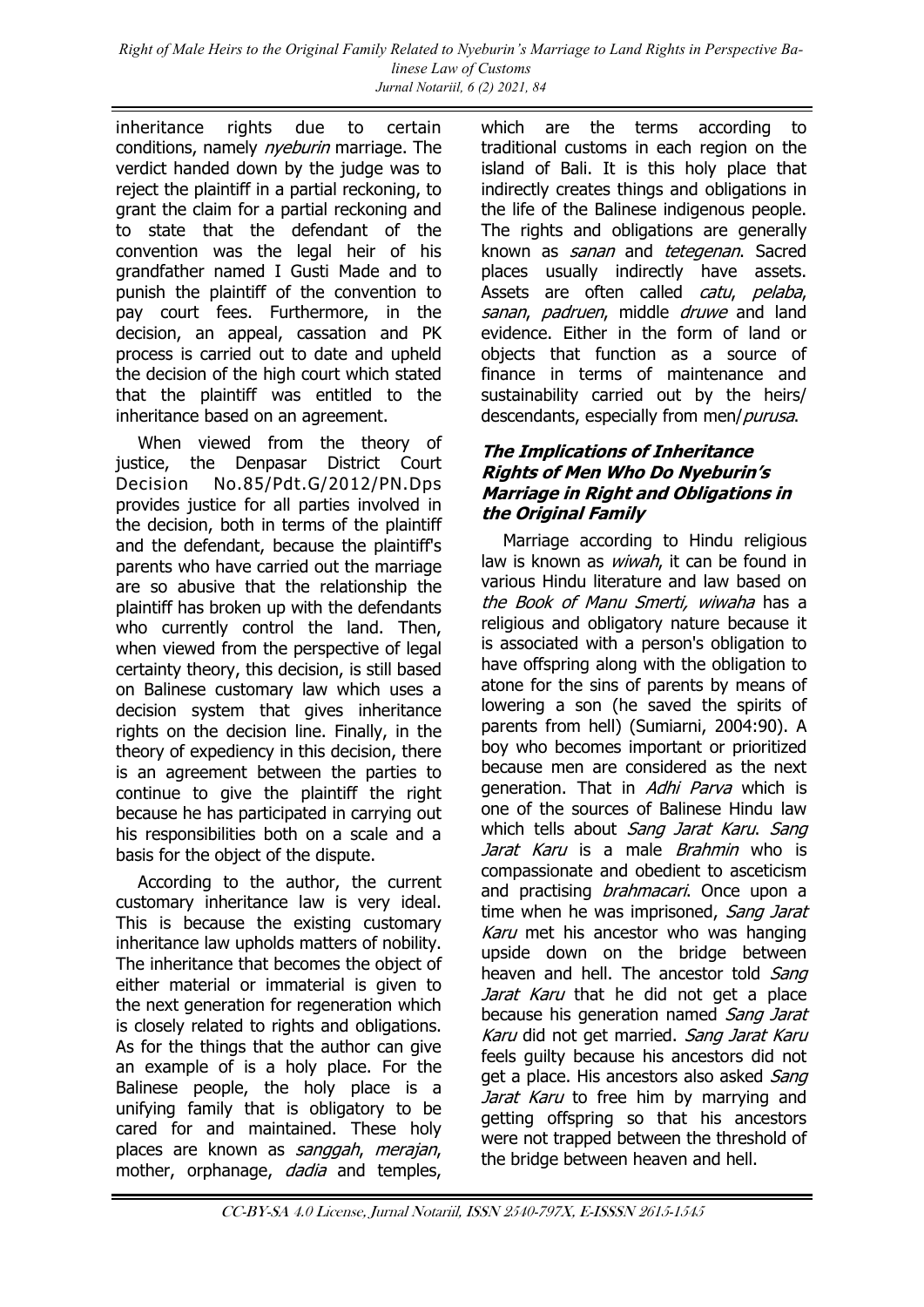Balinese society is a religious society; of course, the standard measure that can be used is the ideal family according to religious teachings and beliefs, namely physical and spiritual happiness. In the view of the Balinese people, boys do have important values in carrying out life in the real world, both in family and social life. For boys, hope is hung as the next generation to replace their father's position in society when they are married, maintain and provide for their parents if they are unable, carry out religious ceremonies and always *astiti bhakti* (worshipping) the ancestors who reside in sanggah or merajan [\(Sumiarni, 2004:5\).](#page-9-0)

Burdening marriages have implications for the position of the husband. In this case the husband follows the wife. This form of marriage seems to deviate from kepurusa system which emphasizes that offspring are continued by male offspring (*purusa*), when closely observed, *nyeburin* marriage is consistent with the lime-like family system because in this marriage the status of the wife is *purusa* because it has been designated as *sentana rajeg* in the family. This woman who has the status of purusa is the one who will continue the generation of her parents. Sentana rajeg (sentana means descendants, heirs; rajeg means strong, upright; karajegang means confirmed, enforced) is a daughter whose status is confirmed as the successor of the descendants or *purusa*. In the book Manawa Dharmacastra (IX: 127), sentana rajeg is referred to as Putrika whose position is the same as that of a son, namely as a descendant and heir to his parent's property [\(Windia, 2009:8\).](#page-9-0)

In *nyeburin* marriage, as described above, the woman is *purusa* and the man is *pradana*. In accordance with the prevailing customs in the Balinese customary law community, only boys have the right as heirs and he will continue the descent. There is even an assumption that sons are the saviors of their ancestral spirits from the waste of suffering and bring them to the realm of happiness as stated in the Book of Manawa Dharma

Sastra book IIX Article 137 and Article 138 which states in Article 137, namely "Through a son he subdues the world, through his grandson he attains eternity but through the sons of his grandson he attains the realm of the sun." While girls are not like that, therefore families who do not have sons and only have daughters, then the daughter can replace the position of the son. If a family does not have children at all, both male and female, then the family can adopt someone else's child first from the *purusa* by extorting the intended child to be his own child.

The kinship legal status of a married man is the same as the legal status of a daughter who is married out, that is, she is released from the legal kinship relationship with her family of origin (her biological parents). Because the contents of a legal relationship are rights and obligations, the rights and obligations of men who marry in their original home no longer exist just as happens to the daughters of women who marry outside. Because of such a position, in order to take a closer look at the position of a man who marries in inheritance, especially in his home of origin, it must be seen how the position of daughters in the family and inheritance is really.

In the decision of case No. 65/ Pdt.G/2000/PN.Gin stated that the three plaintiffs were entitled to an equal share of the Disputed Land. The land that is the object of the dispute is the inheritance which is the inheritance belonging to his parents or who in this case is referred to as the heirs, namely Tjokorda Agung and Tjokorda Istri Saren, which according to Balinese customary inheritance law is included in the *Gunakava* property. Although in the lime system the relationship of a boy with *pradana* status results in the legal relationship of the boy with his two biological parents being severed and not entitled to become heirs. However, it is the freedom of the heirs to give their assets to their children without distinguishing their status and position. This is reinforced by the Decision on Case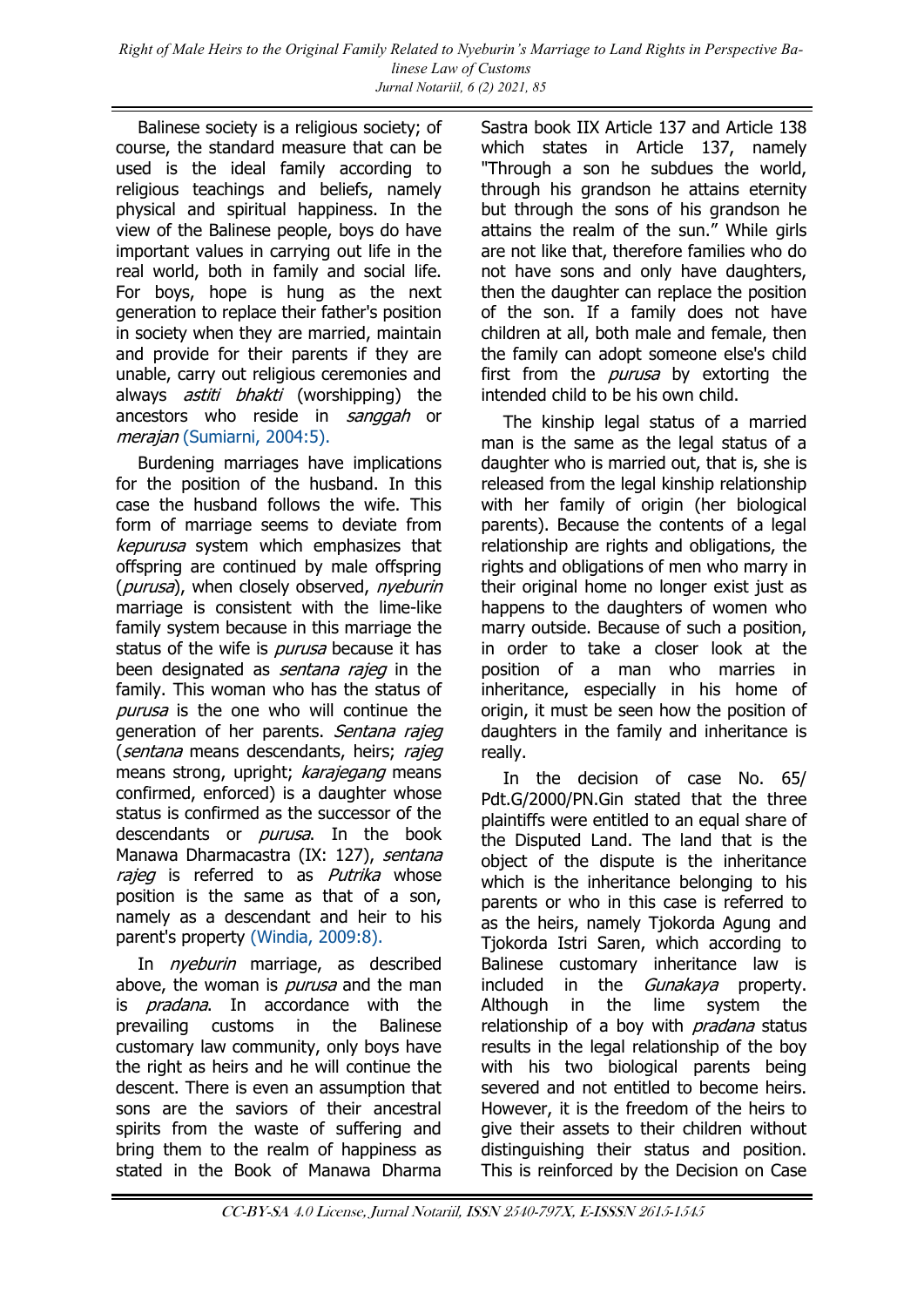Number 65/Pdt.G/2000/PN.Gin. Equitable distribution by parents regardless of the marital status of their children is a step of justice taken by their parents.

In a *nyeburin* marriage, a man joins his wife's family, lives in the wife's house and all of his descendants take his wife's lineage. The consequence is that children born from savage marriages will become heirs in their mother's lineage. The women in this marriage act as *purusa* and men as pradana. This happens when the girl's parents do not have a son to take care of their property which requires them to find their child a *sentana nyeburin* to continue their lineage [\(Sujana, 2015:142\).](#page-9-0) In this case, it is the male parent who has to give permission for their child to be brought to the woman's house. In this funky marriage, the husband from the beginning of the marriage has been living in the wife's family home. He was separated from his original family and accepted as a member of his wife's family, because it was his wife who proposed to him. In addition, the marriage ratification ceremony (*mabyakaon*) is carried out at the wife's house, and it is the wife who delivers the "offerings" needed for the ceremony of releasing the husband from his family of origin. The marital status must be made clear, namely announced to members of *banjar* where the bride is from with the intention of getting social recognition, guaranteeing legal certainty, among others keeping the possibility of lawsuits arising in the future regarding whether the marriage is legal or not [\(Sukerti, 2014:245\).](#page-9-0)

Nyeburin marriage system makes the position of men from their original families shift to women, but Bali adheres to a patrilineal system, which raises questions regarding the position of men who have carried out *nyeburin* marriages in their original families, including the right to inherit in their original families. Pesamuhan Agung by the Main Assembly of Pakraman Village which resulted in Decision Number: 01/KEP/PSM-3/MDP Bali/X/2010 stating that those who have

"left *kedaton*" leave their home, in this case married, are not entitled to inheritance at all. Men who have carried out a *nyeburin* marriage will perform a blackmail ceremony so that the man enters the woman's family and occupies the second place after women so that in terms of inheritance only when the wife dies can the husband inherit his property. A man who has carried out a *nyeburin* marriage will be considered to have left the house just like a woman who marries out. Men who have status as *pradana* no longer have obligations in their original homes both on a scale and *niskala*. Then also the man will lose his rights, especially the right to inherit in his family of origin. Previously in Peswara 1900 stated that only those who change/leave religion are categorized as losing their inheritance rights. However, with the decision of the Pakraman Village Ulema Council Number: 01/KEP/PSM-3/MDP Bali/X/2010, those who have left *Kedaton* are not entitled to inheritance rights in their families of origin. Changes in marital status for a person, either becoming a *purusa* or becoming a pradana, do not change a person's role in the family, both male and female. Physically, status is closely related to responsibility for the legacy and ancestors left behind.

### **4. CONCLUSION**

Based on the results explained above, therefore, it can be concluded that (1) a man who does a *nyeburin* marriage will lose his right to inherit in his family of origin because of a change in his status to pradana in his wife's family. A man who does a *nyeburin* marriage will be considered to have left kedaton so that he has the same position as a woman who marries out. Likewise in his wife's family, a man who has *pradana* status does not get inheritance from his wife's family as long as his wife is still alive because her wife is a *sentana rajeg* and is the main heir in his family. Then there is the inconsistent application of customary inheritance law, when there is a customary inheritance dispute that reaches the judicial process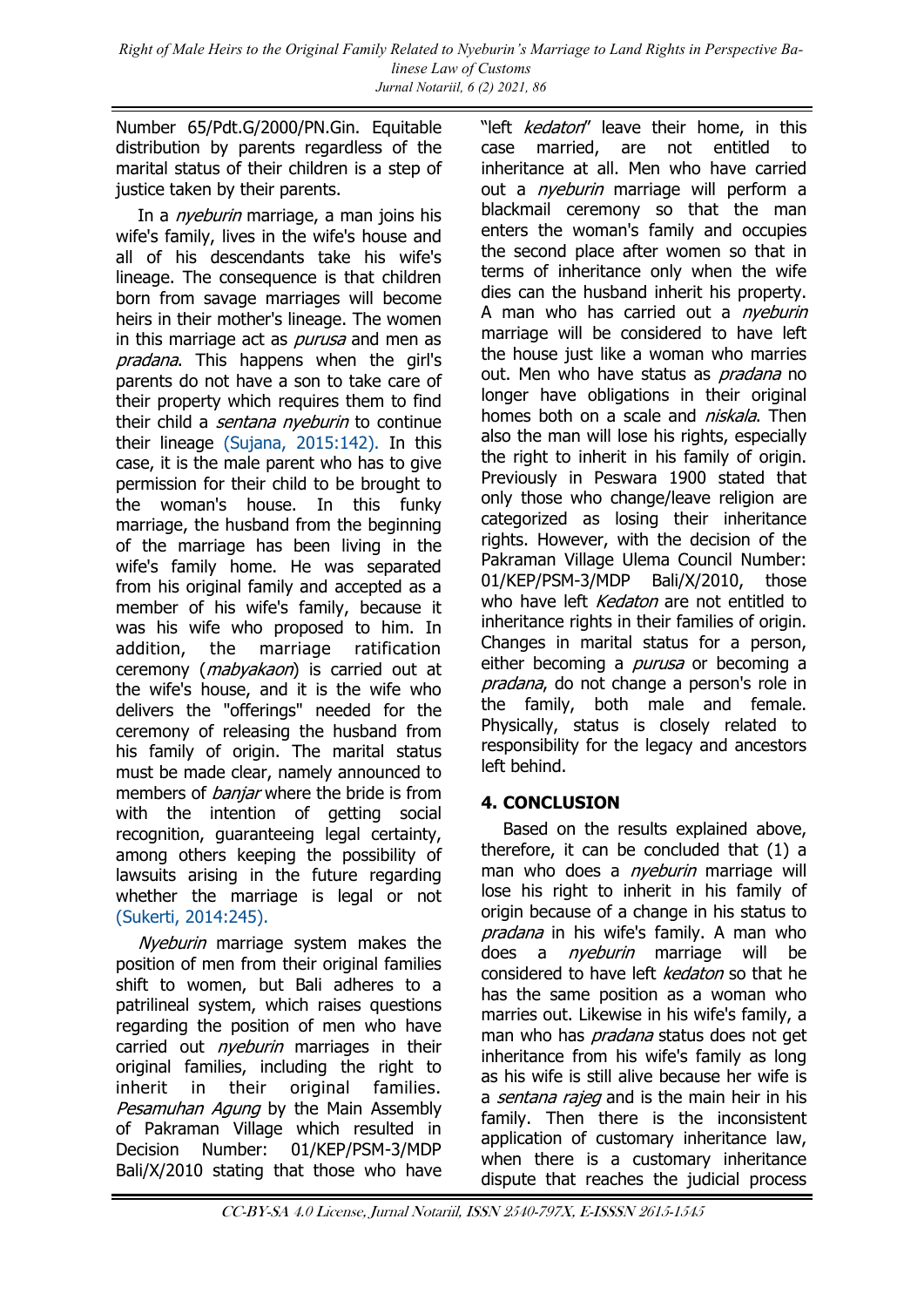<span id="page-9-0"></span>*Right of Male Heirs to the Original Family Related to Nyeburin's Marriage to Land Rights in Perspective Balinese Law of Customs Jurnal Notariil, 6 (2) 2021, 87*

(litigation) and has been decided by the panel of judges based on considerations or norms regarding inheritance outside the customary law itself. Balinese customary inheritance law is very flexible in giving space or status options to the people who will carry out marriages, this can be seen in the *awig-awig* elaboration of marriage procedures in which indigenous people are given two options (choices) in carrying out marriages, namely by ordinary marriage and *nyeburin* marriages, where the choice of *purusa* and *pradana* status is directly attached to the choice of the marriage system used by the parties to carry out the marriage. (2) Burden marriage has implications for the position of the husband so that here the husband follows the wife. The rights and obligations as husband and wife are still the same as in a normal marriage, except that in a marriage the position of the wife is higher than the position of the husband in terms of responsibilities. A man who has carried out a *nveburin* marriage will be considered to have left the house just like a woman who marries out. Men who have status as *pradana* no longer have obligations in their original homes both on a scale and niskala. Then also the man will lose his rights, especially the right to inherit in his family of origin.

#### **REFERENCES**

- [Adnyani, N. K. S. \(2016\). Policy Based on](https://www.ijbel.com/wp-content/uploads/2016/09/K10_81.pdf)  [Gender Marriage Nyentana \(Matiarki](https://www.ijbel.com/wp-content/uploads/2016/09/K10_81.pdf)  [Process\) Based on Indigenous Perspective](https://www.ijbel.com/wp-content/uploads/2016/09/K10_81.pdf)  Bali Hindu. International Journal of [Business, Economics and Law](https://www.ijbel.com/wp-content/uploads/2016/09/K10_81.pdf),  $10(4)$ , 65-[75. Retrieved from https://www.ijbel.com/](https://www.ijbel.com/wp-content/uploads/2016/09/K10_81.pdf) [wp-content/uploads/2016/09/K10\\_81.pdf](https://www.ijbel.com/wp-content/uploads/2016/09/K10_81.pdf)
- [Adnyani, N. K. S. \(2017\). Sistem Perkawinan](https://doi.org/http:/dx.doi.org/10.23887/jish-undiksha.v6i2.12113)  [Nyeburin Dalam Kajian Hukum Adat dan](https://doi.org/http:/dx.doi.org/10.23887/jish-undiksha.v6i2.12113)  [Pengaruhnya Terhadap Akomodasi](https://doi.org/http:/dx.doi.org/10.23887/jish-undiksha.v6i2.12113)  [Kebijakan Gender.](https://doi.org/http:/dx.doi.org/10.23887/jish-undiksha.v6i2.12113) Jurnal Ilmu Sosial Dan Humaniora, 6(2), 168–[177. https://](https://doi.org/http:/dx.doi.org/10.23887/jish-undiksha.v6i2.12113) [doi.org/http://dx.doi.org/10.23887/jish](https://doi.org/http:/dx.doi.org/10.23887/jish-undiksha.v6i2.12113)[undiksha.v6i2.12113](https://doi.org/http:/dx.doi.org/10.23887/jish-undiksha.v6i2.12113)
- Agung, A. A. I. (2016). Makna Purusa dan Pradana Dalam Putusan Hakim Mengenai Sengketa Warisan Adat Bali. Denpasar: Udayana University Press.
- Ali, Z. (2016). Metode Penelitian Hukum.

Jakarta: Sinar Grafika.

- [Artatik, I. G. . \(2018\). Tinjauan Hukum Adat](https://doi.org/10.32795/vw.v1i2.188)  [Bali Terhadap Pelaksanaan Perkawinan](https://doi.org/10.32795/vw.v1i2.188)  Nyeburin. [VIDYA WERTTA: Media](https://doi.org/10.32795/vw.v1i2.188)  [Komunikasi Universitas Hindu Indonesia](https://doi.org/10.32795/vw.v1i2.188), 1 (2), 55–[62. https://doi.org/10.32795/](https://doi.org/10.32795/vw.v1i2.188) [vw.v1i2.188](https://doi.org/10.32795/vw.v1i2.188)
- [Arthadana, M. G. \(2021\). Kedudukan Suami](https://ejournal.unhi.ac.id/index.php/hkb/article/view/1730)  [Berdasarkan Aturan Waris Bali Dalam](https://ejournal.unhi.ac.id/index.php/hkb/article/view/1730)  [Perkawinan Nyeburin di Banjar Lepang,](https://ejournal.unhi.ac.id/index.php/hkb/article/view/1730)  [Kecamatan Banjarangkan, Kabupaten](https://ejournal.unhi.ac.id/index.php/hkb/article/view/1730)  Klungkung. [Hukum Dan Kebudayaan](https://ejournal.unhi.ac.id/index.php/hkb/article/view/1730), 1  $(3)$ ,  $28-42$ . Retrieved from https:// [ejournal.unhi.ac.id/index.php/hkb/article/](https://ejournal.unhi.ac.id/index.php/hkb/article/view/1730) [view/1730](https://ejournal.unhi.ac.id/index.php/hkb/article/view/1730)
- [Dewi, N. K. S., Budiartha, I. P. N., & Sujana, I.](https://doi.org/10.22225/jn.v5i1.1724)  [N. \(2020\). Position of Pradana in Nyeburin](https://doi.org/10.22225/jn.v5i1.1724)  [Marriage Reviewed from the Law of Bali](https://doi.org/10.22225/jn.v5i1.1724)  [Indigenous Heritage in Banjar Kutuh Desa](https://doi.org/10.22225/jn.v5i1.1724)  [Sayan Kecamatan Ubud Kabupaten](https://doi.org/10.22225/jn.v5i1.1724)  Gianyar. [NOTARIIL Jurnal Kenotariatan](https://doi.org/10.22225/jn.v5i1.1724), 5 (1), 16–[23. https://doi.org/10.22225/](https://doi.org/10.22225/jn.v5i1.1724) [jn.v5i1.1724](https://doi.org/10.22225/jn.v5i1.1724)
- Ishaq. (2017). Metode Penelitian Hukum. Bandung: Alfabeta.
- [Jayantiari, I. G. A. M. R., Atmadja, I. B. P.,](https://doi.org/10.24843/AC.2016.v01.i02.p01)  [Sukerti, N. N., Dewi, I. G. A. T. S., &](https://doi.org/10.24843/AC.2016.v01.i02.p01)  [Agastya Pradnyana, I. G. A. B. \(2016\).](https://doi.org/10.24843/AC.2016.v01.i02.p01)  [Pewarisan Pada Masyarakat Adat Bali](https://doi.org/10.24843/AC.2016.v01.i02.p01)  [Terkait Ahli Waris Yang Beralih Agama.](https://doi.org/10.24843/AC.2016.v01.i02.p01)  Acta Comitas, 1(2), 131–[141. https://](https://doi.org/10.24843/AC.2016.v01.i02.p01) [doi.org/10.24843/AC.2016.v01.i02.p01](https://doi.org/10.24843/AC.2016.v01.i02.p01)
- Moechtar, O. (2019). Perkembangan Hukum Waris: Praktik Penyelesaian Sengketa Kewarisan di Indonesia. Jakarta: Prenadamedia Group.
- Panetje, G. (2004). Aneka Catatan Tentang Hukum Adat Bali. Denpasar: CV Kayumas.
- Soekanto, S. (2010). Hukum Adat Indonesia. Bandung: Rajawali Press.
- Sujana, I. P. W. M. (2015). Perkawinan Nyeburin Sebagai Instrumen Untuk Mewujudkan Kesetaraan dan Keadilan Gender Dalam Perspektif PPKN. Jurnal Ilmu Sosial Dan Humaniora, 2(1).
- [Sukerti, N. N. \(2014\). Perkembangan](https://media.neliti.com/media/publications/44116-ID-perkembangan-kedudukan-perempuan-dalam-hukum-adbali-studi-di-kota-denpasar.pdf)  [Kedudukan Perempuan Dalam Hukum](https://media.neliti.com/media/publications/44116-ID-perkembangan-kedudukan-perempuan-dalam-hukum-adbali-studi-di-kota-denpasar.pdf)  Adat Waris Bali. Jurnal Magister Hukum Udayana, 6(2), 243-258. Retrieved from https://media.neliti.com/media/ [publications/44116-ID-perkembangan](https://media.neliti.com/media/publications/44116-ID-perkembangan-kedudukan-perempuan-dalam-hukum-adbali-studi-di-kota-denpasar.pdf)[kedudukan-perempuan-dalam-hukum](https://media.neliti.com/media/publications/44116-ID-perkembangan-kedudukan-perempuan-dalam-hukum-adbali-studi-di-kota-denpasar.pdf)[adbali-studi-di-kota-denpasar.pdf](https://media.neliti.com/media/publications/44116-ID-perkembangan-kedudukan-perempuan-dalam-hukum-adbali-studi-di-kota-denpasar.pdf)
- [Sukerti, N. N., & Jayantiari, I. G. A. M. R.](https://doi.org/10.21275/SR20704100230)  [\(2018\). Unique Marriage Nyentana in](https://doi.org/10.21275/SR20704100230)  [Balinese Traditional Law.](https://doi.org/10.21275/SR20704100230) International [Journal of Science and Research](https://doi.org/10.21275/SR20704100230), 9(7),

CC-BY-SA 4.0 License, Jurnal Notariil, ISSN 2540-797X, E-ISSSN 2615-1545